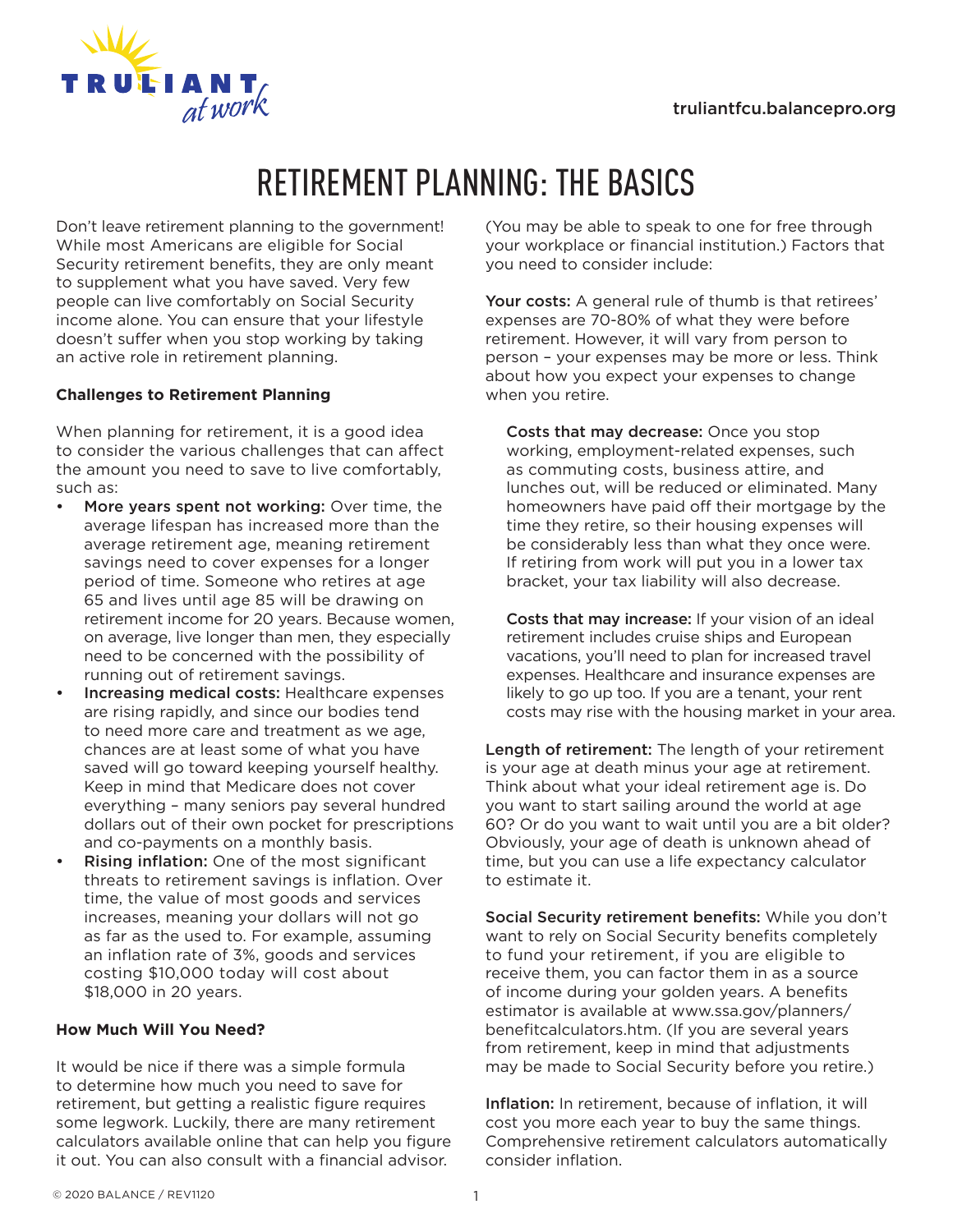

Rate of return on investments: Your retirement savings will consist of your contributions and the return you earn on your investments. Some investments have a fixed rate of return that is known ahead of time. Other investments have a return that varies based on market conditions or other factors. Although it is hard to know exactly how variable investments will perform in the future, one way to estimate the return is to look at how they have performed in the past.

## **Creating a Budget**

Successful retirement planning requires setting aside money on a regular basis. Realistically, to be able to save, your expenses need to be less than your income. If you are spending more than you are earning, you will likely be worried about how you will pay your bills now, not how you will pay them 30 years from now.

To figure out your current cash flow, fill out the Budget Worksheet. Don't forget to list savings for retirement and other goals. To determine a monthly amount for periodic income or expenses, calculate the per year amount and divide by 12. If you are not sure what some of your expenses are, just use your best guess for now. By tracking your expenses for a few months (you can use the Tracking Worksheet on page 4 or create a spreadsheet on your computer) you can create a more accurate budget in the future.

| Monthly Income (Net)         |  |
|------------------------------|--|
| Job                          |  |
| Spouse's job                 |  |
| Part-time job                |  |
| Commissions/bonuses          |  |
| Rental and investment income |  |
| Government benefits          |  |
| Child support/alimony        |  |
| Retirement income            |  |
| Other                        |  |
| Total                        |  |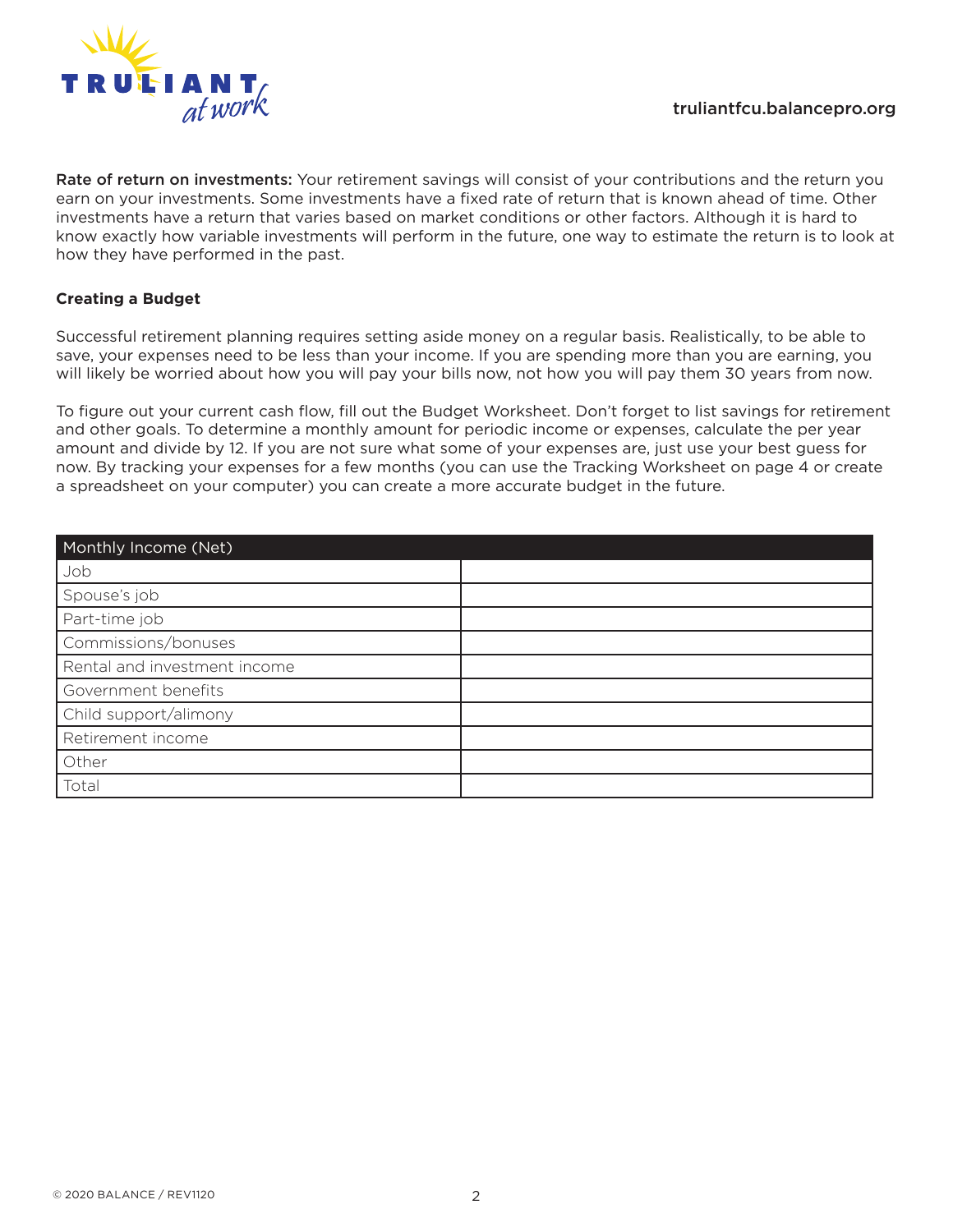

| Expense<br>Current<br>Proposed<br>Expense<br>Current<br>Proposed<br>Storage fees<br>Rent/mortgage<br>Second mortgage<br>Beauty or barber<br><b>HOA</b> dues<br>Movies or videos<br>Internet access<br>Property taxes<br>Homeowner's<br>Cable or satellite<br>insurance<br>Renter's insurance<br>Dining out or snacks<br>Gas/electric (house)<br>Sports or hobbies<br>Water/sewer/garbage<br>Gym membership<br>Vacation or travel<br>Telephone<br>Groceries<br>Books or music<br>Household items<br>Clothing purchases<br>Laundry or<br>Health insurance<br>dry cleaning<br>Pool/hot tub service<br>Co-pays (medical)<br>Car payment #1<br>Gardening<br>Car payment #2<br>Alarm system<br>Gifts or cards<br>Gasoline<br>Repairs (house)<br>Pet care<br>Repairs (cars)<br>Cell phone or pager<br>Auto insurance<br><b>Banking fees</b><br>Auto registration<br>Postage<br>Tolls or parking<br>Cigarettes or alcohol<br>Public transportation<br>Savings<br>Daycare or<br>babysitting<br>IRA contributions<br>Alimony or<br>child support<br>Debt payment<br>Tuition or lessons<br>Debt payment<br>Student loan<br>Debt payment<br>payment<br>Taxes (payment plan)<br>Other<br>Other<br>Life insurance<br>Donations<br>Total | <b>Monthly Expenses</b> |  |  |  |
|---------------------------------------------------------------------------------------------------------------------------------------------------------------------------------------------------------------------------------------------------------------------------------------------------------------------------------------------------------------------------------------------------------------------------------------------------------------------------------------------------------------------------------------------------------------------------------------------------------------------------------------------------------------------------------------------------------------------------------------------------------------------------------------------------------------------------------------------------------------------------------------------------------------------------------------------------------------------------------------------------------------------------------------------------------------------------------------------------------------------------------------------------------------------------------------------------------------------------|-------------------------|--|--|--|
|                                                                                                                                                                                                                                                                                                                                                                                                                                                                                                                                                                                                                                                                                                                                                                                                                                                                                                                                                                                                                                                                                                                                                                                                                           |                         |  |  |  |
|                                                                                                                                                                                                                                                                                                                                                                                                                                                                                                                                                                                                                                                                                                                                                                                                                                                                                                                                                                                                                                                                                                                                                                                                                           |                         |  |  |  |
|                                                                                                                                                                                                                                                                                                                                                                                                                                                                                                                                                                                                                                                                                                                                                                                                                                                                                                                                                                                                                                                                                                                                                                                                                           |                         |  |  |  |
|                                                                                                                                                                                                                                                                                                                                                                                                                                                                                                                                                                                                                                                                                                                                                                                                                                                                                                                                                                                                                                                                                                                                                                                                                           |                         |  |  |  |
|                                                                                                                                                                                                                                                                                                                                                                                                                                                                                                                                                                                                                                                                                                                                                                                                                                                                                                                                                                                                                                                                                                                                                                                                                           |                         |  |  |  |
|                                                                                                                                                                                                                                                                                                                                                                                                                                                                                                                                                                                                                                                                                                                                                                                                                                                                                                                                                                                                                                                                                                                                                                                                                           |                         |  |  |  |
|                                                                                                                                                                                                                                                                                                                                                                                                                                                                                                                                                                                                                                                                                                                                                                                                                                                                                                                                                                                                                                                                                                                                                                                                                           |                         |  |  |  |
|                                                                                                                                                                                                                                                                                                                                                                                                                                                                                                                                                                                                                                                                                                                                                                                                                                                                                                                                                                                                                                                                                                                                                                                                                           |                         |  |  |  |
|                                                                                                                                                                                                                                                                                                                                                                                                                                                                                                                                                                                                                                                                                                                                                                                                                                                                                                                                                                                                                                                                                                                                                                                                                           |                         |  |  |  |
|                                                                                                                                                                                                                                                                                                                                                                                                                                                                                                                                                                                                                                                                                                                                                                                                                                                                                                                                                                                                                                                                                                                                                                                                                           |                         |  |  |  |
|                                                                                                                                                                                                                                                                                                                                                                                                                                                                                                                                                                                                                                                                                                                                                                                                                                                                                                                                                                                                                                                                                                                                                                                                                           |                         |  |  |  |
|                                                                                                                                                                                                                                                                                                                                                                                                                                                                                                                                                                                                                                                                                                                                                                                                                                                                                                                                                                                                                                                                                                                                                                                                                           |                         |  |  |  |
|                                                                                                                                                                                                                                                                                                                                                                                                                                                                                                                                                                                                                                                                                                                                                                                                                                                                                                                                                                                                                                                                                                                                                                                                                           |                         |  |  |  |
|                                                                                                                                                                                                                                                                                                                                                                                                                                                                                                                                                                                                                                                                                                                                                                                                                                                                                                                                                                                                                                                                                                                                                                                                                           |                         |  |  |  |
|                                                                                                                                                                                                                                                                                                                                                                                                                                                                                                                                                                                                                                                                                                                                                                                                                                                                                                                                                                                                                                                                                                                                                                                                                           |                         |  |  |  |
|                                                                                                                                                                                                                                                                                                                                                                                                                                                                                                                                                                                                                                                                                                                                                                                                                                                                                                                                                                                                                                                                                                                                                                                                                           |                         |  |  |  |
|                                                                                                                                                                                                                                                                                                                                                                                                                                                                                                                                                                                                                                                                                                                                                                                                                                                                                                                                                                                                                                                                                                                                                                                                                           |                         |  |  |  |
|                                                                                                                                                                                                                                                                                                                                                                                                                                                                                                                                                                                                                                                                                                                                                                                                                                                                                                                                                                                                                                                                                                                                                                                                                           |                         |  |  |  |
|                                                                                                                                                                                                                                                                                                                                                                                                                                                                                                                                                                                                                                                                                                                                                                                                                                                                                                                                                                                                                                                                                                                                                                                                                           |                         |  |  |  |
|                                                                                                                                                                                                                                                                                                                                                                                                                                                                                                                                                                                                                                                                                                                                                                                                                                                                                                                                                                                                                                                                                                                                                                                                                           |                         |  |  |  |
|                                                                                                                                                                                                                                                                                                                                                                                                                                                                                                                                                                                                                                                                                                                                                                                                                                                                                                                                                                                                                                                                                                                                                                                                                           |                         |  |  |  |
|                                                                                                                                                                                                                                                                                                                                                                                                                                                                                                                                                                                                                                                                                                                                                                                                                                                                                                                                                                                                                                                                                                                                                                                                                           |                         |  |  |  |
|                                                                                                                                                                                                                                                                                                                                                                                                                                                                                                                                                                                                                                                                                                                                                                                                                                                                                                                                                                                                                                                                                                                                                                                                                           |                         |  |  |  |
|                                                                                                                                                                                                                                                                                                                                                                                                                                                                                                                                                                                                                                                                                                                                                                                                                                                                                                                                                                                                                                                                                                                                                                                                                           |                         |  |  |  |
|                                                                                                                                                                                                                                                                                                                                                                                                                                                                                                                                                                                                                                                                                                                                                                                                                                                                                                                                                                                                                                                                                                                                                                                                                           |                         |  |  |  |
|                                                                                                                                                                                                                                                                                                                                                                                                                                                                                                                                                                                                                                                                                                                                                                                                                                                                                                                                                                                                                                                                                                                                                                                                                           |                         |  |  |  |
|                                                                                                                                                                                                                                                                                                                                                                                                                                                                                                                                                                                                                                                                                                                                                                                                                                                                                                                                                                                                                                                                                                                                                                                                                           |                         |  |  |  |
|                                                                                                                                                                                                                                                                                                                                                                                                                                                                                                                                                                                                                                                                                                                                                                                                                                                                                                                                                                                                                                                                                                                                                                                                                           |                         |  |  |  |
|                                                                                                                                                                                                                                                                                                                                                                                                                                                                                                                                                                                                                                                                                                                                                                                                                                                                                                                                                                                                                                                                                                                                                                                                                           |                         |  |  |  |
|                                                                                                                                                                                                                                                                                                                                                                                                                                                                                                                                                                                                                                                                                                                                                                                                                                                                                                                                                                                                                                                                                                                                                                                                                           |                         |  |  |  |
|                                                                                                                                                                                                                                                                                                                                                                                                                                                                                                                                                                                                                                                                                                                                                                                                                                                                                                                                                                                                                                                                                                                                                                                                                           |                         |  |  |  |
|                                                                                                                                                                                                                                                                                                                                                                                                                                                                                                                                                                                                                                                                                                                                                                                                                                                                                                                                                                                                                                                                                                                                                                                                                           |                         |  |  |  |
|                                                                                                                                                                                                                                                                                                                                                                                                                                                                                                                                                                                                                                                                                                                                                                                                                                                                                                                                                                                                                                                                                                                                                                                                                           |                         |  |  |  |
|                                                                                                                                                                                                                                                                                                                                                                                                                                                                                                                                                                                                                                                                                                                                                                                                                                                                                                                                                                                                                                                                                                                                                                                                                           |                         |  |  |  |

| l Bottom Line '             |                          |                              |
|-----------------------------|--------------------------|------------------------------|
| <b>Total Monthly Income</b> | - Total Monthly Expenses | - Monthly Surplus or Deficit |
|                             |                          |                              |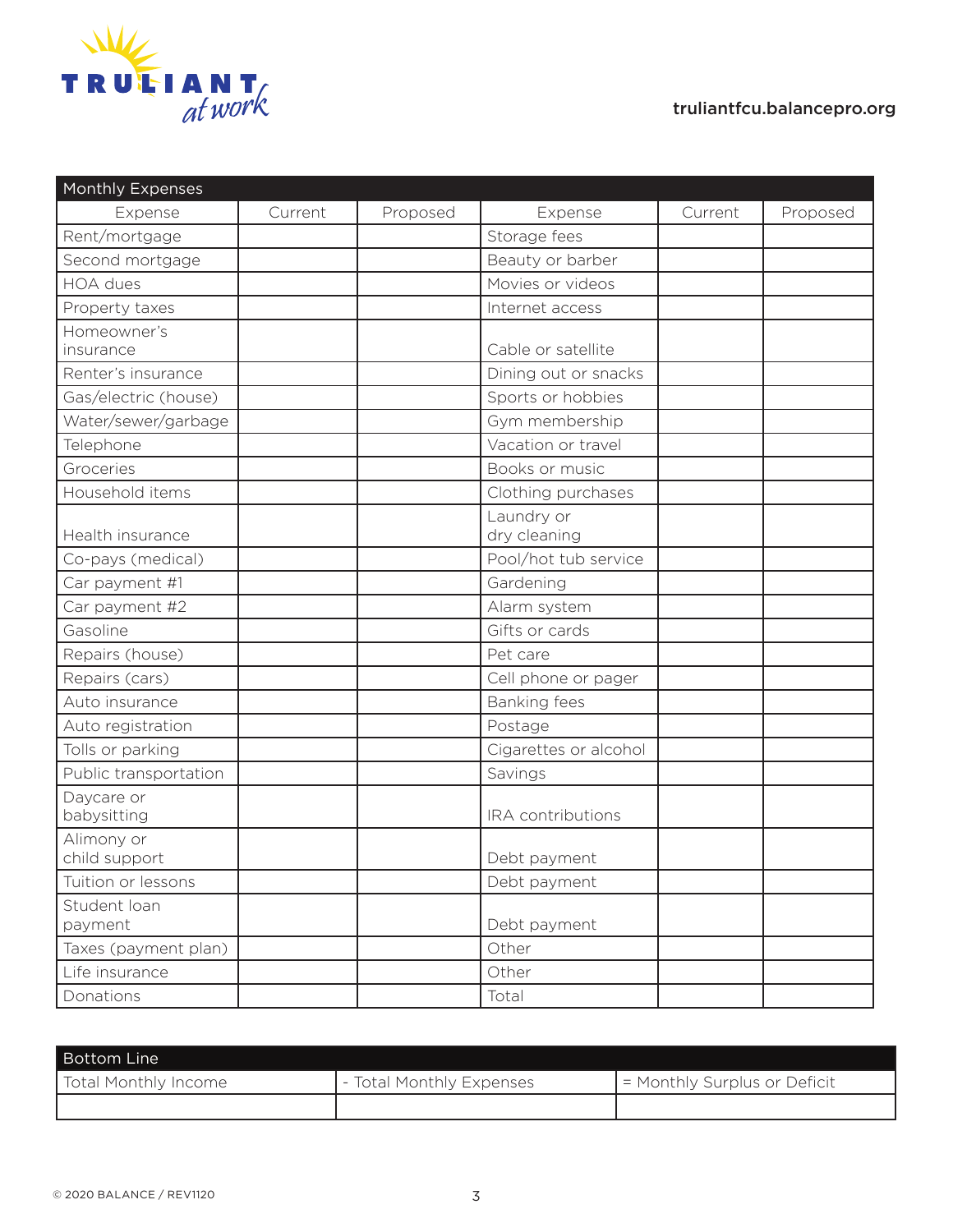

| <b>Employer-Sponsored Plan Contributions</b> |  |  |  |  |
|----------------------------------------------|--|--|--|--|
| $401(k)/403(b)$ contributions                |  |  |  |  |
| $(401(k)/403(b)$ contributions (spouse)      |  |  |  |  |

\**List for reference only – do not add contributions to your expenses since they are deducted from your paycheck pre-tax.*

| Value of Retirement Accounts |  |  |  |  |  |
|------------------------------|--|--|--|--|--|
| 401(k)/403(b)                |  |  |  |  |  |
| $401(k)/403(b)$ (spouse)     |  |  |  |  |  |
| <b>IRA</b>                   |  |  |  |  |  |
| IRA (spouse)                 |  |  |  |  |  |
| Other                        |  |  |  |  |  |
| Total                        |  |  |  |  |  |

## Weekly Tracking Chart

|                          | Daily Expenses |     |     |     |     | <b>Total Weekly</b> |     |                 |
|--------------------------|----------------|-----|-----|-----|-----|---------------------|-----|-----------------|
| Item                     | Mon            | Tue | Wed | Thu | Fri | Sat                 | Sun | <b>Expenses</b> |
| Groceries                |                |     |     |     |     |                     |     |                 |
| Restaurants/<br>take-out |                |     |     |     |     |                     |     |                 |
| Laundry/dry<br>cleaning  |                |     |     |     |     |                     |     |                 |
| Medical/dental           |                |     |     |     |     |                     |     |                 |
| Auto/gas/parking         |                |     |     |     |     |                     |     |                 |
| Other<br>transportation  |                |     |     |     |     |                     |     |                 |
| Babysitting              |                |     |     |     |     |                     |     |                 |
| Personal care            |                |     |     |     |     |                     |     |                 |
| Clothing                 |                |     |     |     |     |                     |     |                 |
| Bank fees/postage        |                |     |     |     |     |                     |     |                 |
| Entertainment            |                |     |     |     |     |                     |     |                 |
| Books/music/video        |                |     |     |     |     |                     |     |                 |
| Cigarettes/alcohol       |                |     |     |     |     |                     |     |                 |
| Gifts/cards              |                |     |     |     |     |                     |     |                 |
| Home/garden              |                |     |     |     |     |                     |     |                 |
| Contributions            |                |     |     |     |     |                     |     |                 |
| Other                    |                |     |     |     |     |                     |     |                 |
| Other                    |                |     |     |     |     |                     |     |                 |

Once you have completed your budget, total up your expenses and subtract them from your net income. If your expenses are less than your income, great! If not, look over the worksheet and think about what changes you can make to improve your cash flow. Can you bring your lunch to work instead of buy it? Nix the land-line and just use your cell-phone? Give up your tap dancing lessons? Be honest about what is truly a necessity and what can be reduced, postponed, or cut out completely. Put any adjustments you plan to make in the Proposed column of the budget.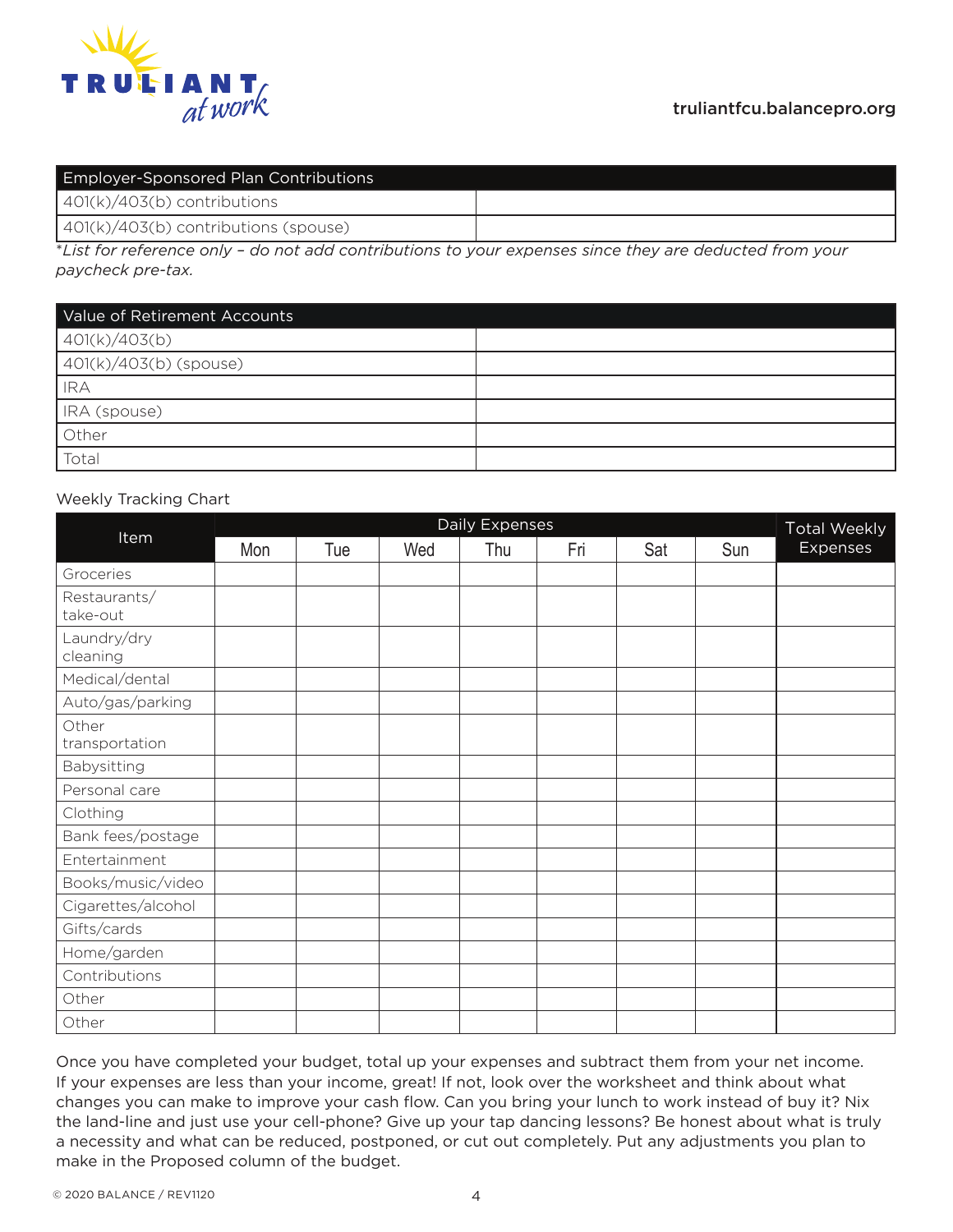

# truliantfcu.balancepro.org

#### **Types of Retirement Accounts**

When saving for retirement, it is a good idea to take advantage of accounts that give you a break on your taxes. Paying less in taxes means more money in your pocket.

#### Employer-Sponsored Plans

There are two basic types of employer-sponsored retirement plans: the defined-benefit plan, in which a certain level of benefits is promised and it is the employer's responsibility to fund it, and the definedcontribution plan, in which the employee makes defined contributions and there is no guaranteed payout. The value of a defined-contribution plan is dependent on how much is put in it and how well the investments perform. Employers generally let employees determine how much they want to contribute per paycheck, and some even match all or part of their employees' contributions. Today, defined-contribution plans are much more common than defined-benefit plans. An example of a definedcontribution plan is the 401(k). (The 403(b) is the equivalent for employees of non-profits.) The money that you contribute to a 401(k) or 403(b) is deducted from your paycheck pre-tax, meaning you don't have to pay state or federal income taxes on it. While your money is invested in the plan, you don't pay taxes on the earnings either. You only pay taxes on the withdrawals you make.

## Individual Retirement Accounts (IRAs)

IRAs are retirement accounts that are not tied to your employer – you can open one at a variety of financial institutions, such as credit unions, banks, and mutual fund companies. In order to contribute to an IRA, you or your spouse must have earned income.

The two most common types of IRAs are the Traditional IRA and Roth IRA. Like with 401(k)s and 403(b)s, you do not have to pay income taxes on the contributions made to or in-plan earnings of a Traditional IRA, only the withdrawals. (The contributions are made with post-tax income, but you can deduct them on your tax return.)

Roth IRAs operate a bit differently than most other retirement accounts in that you do have to pay taxes on the contributions you make. However, earnings grow tax-free in the account, and you do not have to pay taxes on qualified withdrawals. Many financial experts prefer Roth IRAs to Traditional IRAs, but which one is more beneficial is dependent on your tax bracket now versus your tax bracket in retirement.

One of the downsides of employer-sponsored plans is that the investment options are typically limited. In contrast, with an IRA, you can invest in what you want. You also do not have to worry about what to do with your IRA when you leave your job. On the other hand, you don't have the benefit of automatic payroll deduction (or matching funds if your employer provides that), and the contribution limits are higher for employer-sponsored plans than IRAs. You can contribute to both at the same time, but contributions to a Traditional IRA are not deductible if you are covered by a retirement plan at work and your income is above a certain amount. (See www. irs.gov for more information.) Plans for the Self-Employed

If you are self-employed, you can still contribute to a Traditional or Roth IRA. There are also retirement plans specifically for the self-employed and small business owners and employees, such as the Keogh plan, simplified employee pension (SEP) plan, savings incentive match plan for employees (SIMPLE plan), and solo 401(k). All allow you to make pre-tax contributions, and the earnings grow tax-free. The SIMPLE plan generally has the lowest administrative costs and is the easier to set up, but, depending on your earnings and age, other plans may allow larger contributions.

## **Types of Investments**

There are three basic types of investment classes where you can put your retirement savings:

- **Stocks:** A share of stock represents a percentage of ownership in a corporation. In other words, if a company is divided into a million shares and you buy one share, you would own one millionth of that company. You can make money from receiving dividend payments and selling the stock for more than you bought it for. Historically, stocks have provided the greatest return (earnings) long term. However, there are no guarantees – one day your stock may be worth more than what you paid for it, the next, less.
- **Bonds:** A bond is a loan to a company or government, with you, the bondholder, as the lender. Generally, you receive the principal, called the par value, at maturity of the bond and interest periodically while you are holding the bond. Depending on the market, you may purchase a bond below, at, or above its par value. In general, bonds are between stocks and cash equivalents in regard to risk and return.